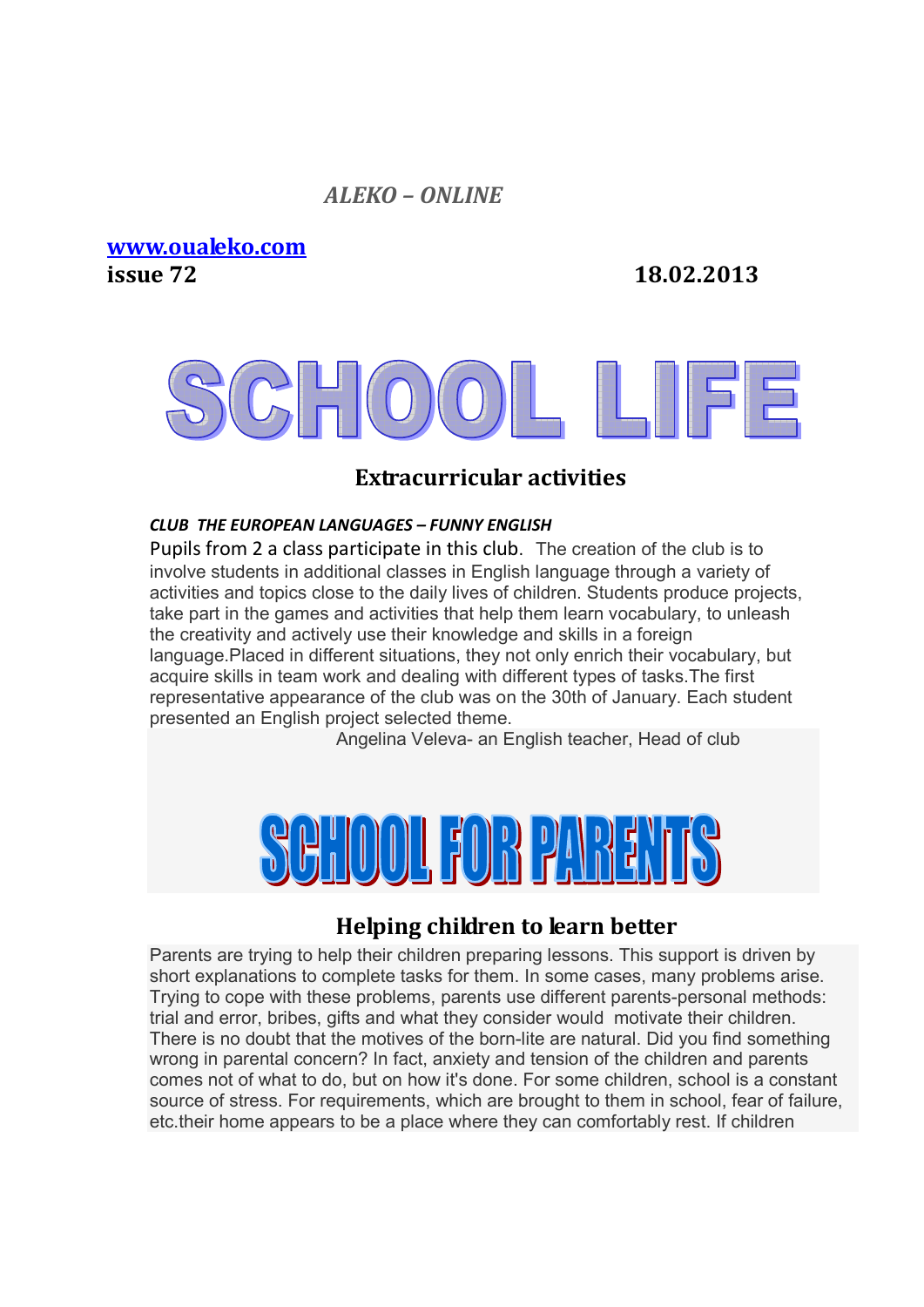experience stress at home when parents "stand over their heads" as doing homework, there isn't any place to feel comfortable and relaxed. For working parents it can be compared with following scenario - imagine that working all day get their "portion" of stress and go home fall into such an atmosphere of tension. Think- how long you could stand in this situation.

And for adults there is always a way out of situation, but children are denied the opportunity.

#### **We give you several ways to support the implementation of domestic tasks and prevent frustration, anger and disappointment.**

#### **Schedule for homework**

Correct schedule Implementation of homework helps many children. After the time for performance is specified, the infant should stick to it as possible. After some time home- work will simply become part of the everyday schedule. (At this time should not

allow phone calls, TV and others. They can wait until the job is completed). In the evening check homework. Many children are afraid of bringing to school homework with errors. Parents` help gives the infant sense of finished work and is a sign of sympathetic attention. It gives them sense of confidence that the job is done without error. The child will also take these feelings in class, where they will be more confident in themselves with the classroom work.But if you see that the child has not understood some educational material you must report it to the teacher.

#### **Distribution of tasks in order of importance**

For some children, it is a problem to decide what to do first and for them it is appear to be a difficult choice. There are children who use horizontal perspective. This happens when they give equal importance to all homework without priorities. If you prefer to distribute the homework in order of importance, offer a child what to do first, which second, etc.

#### **Do not stand over the child's head while studying**

For many parents, this is a great and constant problem. The only thing that can be said on this occasion is: parents, using this method of control, not only undergo stress and anger, but also create "learned helplessness "in the child.

Many parents will tell you that their children simply can not work if they do not stay beside them, but actually that's not true – children consciously decided not to work. Some of them stop working when their parent move away and they do not have his whole attention

This is very harmful addiction, because school children may not receive the same attention. Consequently, the child may decide not to work at school and bring home unfinished classwork .After been working all day, parents are tired and thought that they will have three hours to sit around your child, can lead to problems.

If you happen to be in this situation, there is no need to destroy the established order immediately. Do it in small steps. A few days alternately sit at the far end of the desk.Then gradually increase the distance between you and "homework".Your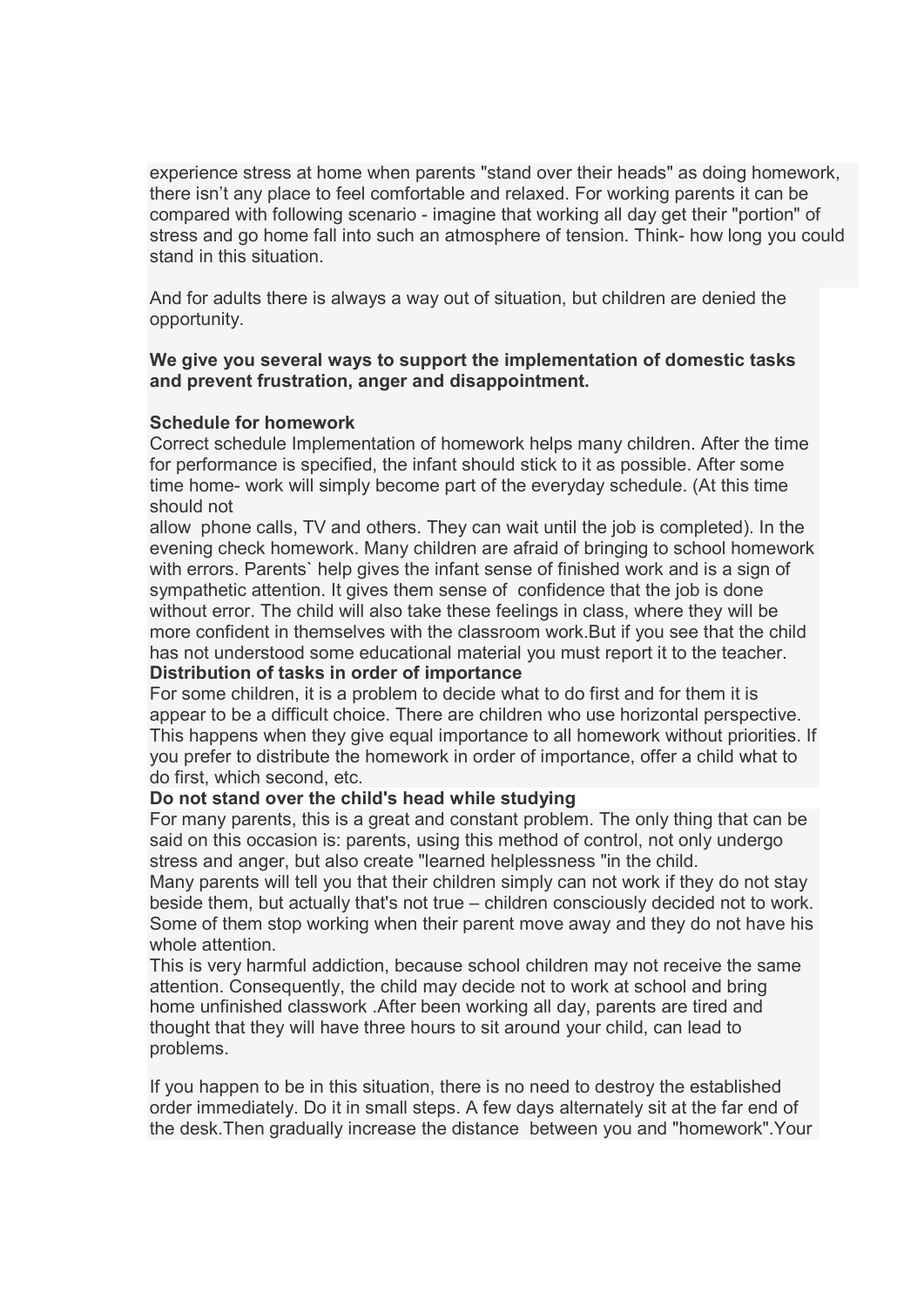child, after all,will start work independently.

Parents often have a habit of turning attention to the first error.You first check how well has been done the task without error, correctwords, etc.

For tasks where errors can appear say, "I think if you check again this task, you might get a different response.

Now the child will return to these examples without disgust. If you start with checking incorrect expressions, you will be angry, above all, but instead to correct errors, your child will experience being guilty for your discontent.

It may be more convenient to check small parts of homework .Many children prefer to receive the conformation that they have solved correctly the task. In this way they get more motivated.

> ZdravkaPetrova-pedagogical adviser (By materials on Internet)

# $|2$ 4143 (1) 1  $|3|$

## 140 years of the death of Vasil Levski

Levski was a major figure in the Bulgarian movement of liberation. He organized Internal revolutionary organization (IRO) and the Bulgarian RevolutionaryCentral Committee (BRCC).

Levski was born on July 18, 1837 in Karlovo. His parents -Ivan Kunchev and Gina Karaivanova had four more children. Vasil interupted his learning in school in Karlovo when his father died. He, along with his brothers Christo and Peter had to look after his family. On 7 December 1858 he became a monk in Sopot Monastery "St. Spas ". Monasticism does not describe the spirited and rebellious nature of Apostle. Passionate patriot and nationalist, he chooses the fate of rebel. On 3 March 1862 he moved to Serbia and participate the First Bulgarian Legion of Rakovski in Belgrade.His skills far remained unnoticed. Nickname gets thanks

the "Levski" leap during a military exercise.( lev -lion)

 Rakovski is the person that inspired famous Bulgarian and gave ideas for new roadrevolution. After Serbia Levski went to Romania, where got known with Emigration.He worked as a teacher for a short time,then entirely devoted to the mission to rescue people from Turkish invaders.

In 1867 he was appointed by Rakovski to take

participation in Panayot Hitov`s detachment. In a letter to P. Hitov he speakswings phrase: "If I win, win for all people - if I lose, I lose itself "through which